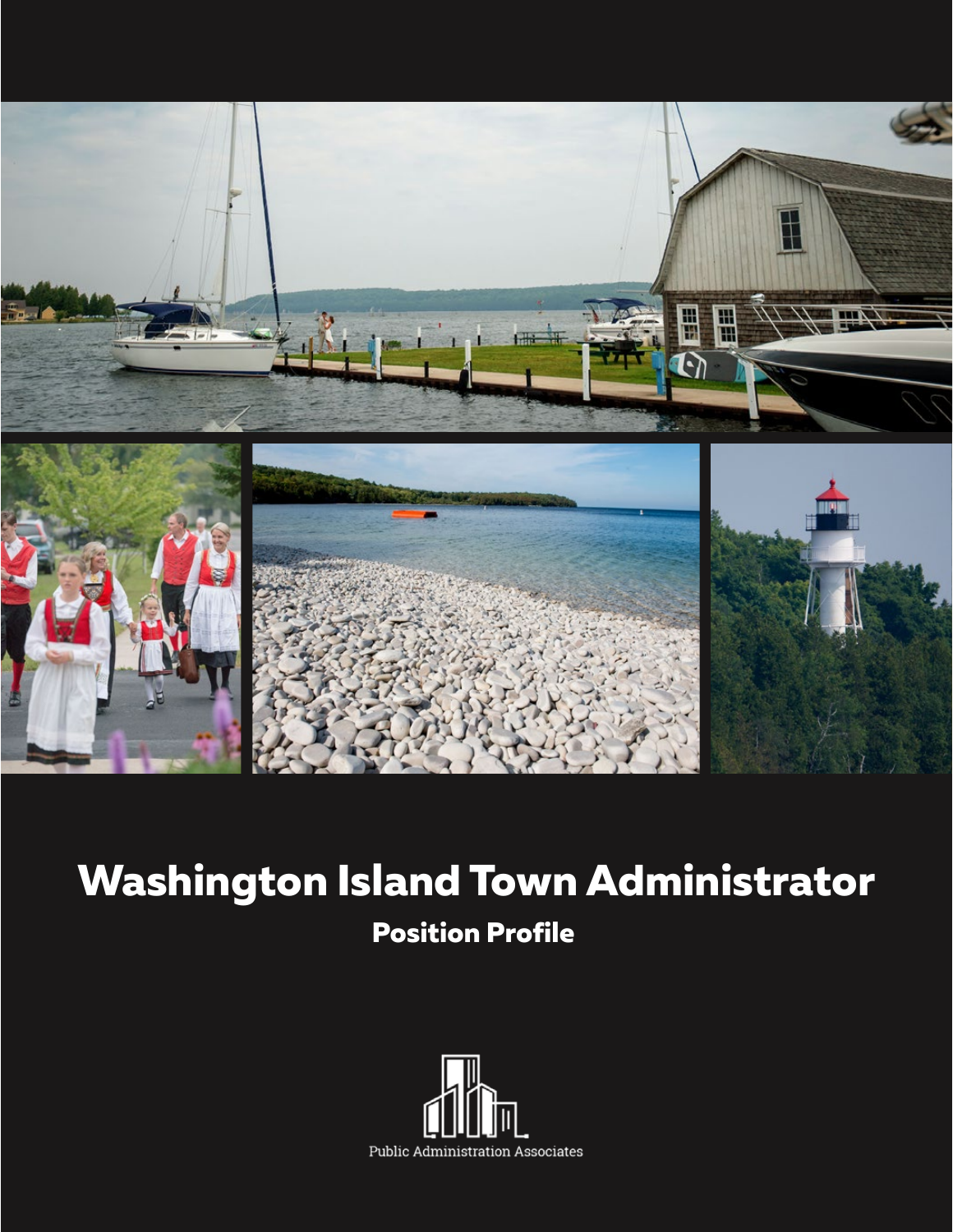

## **The Community**

Located in beautiful Door County in northeastern Wisconsin (the State's "left thumb" between Green Bay and Lake Michigan), Washington Island Township is made up of a group of small islands that includes Detroit Island, Hog Island, Pilot Island, Plum Island and Rock Island, and the largest, Washington Island. The majority of the population of the Town resides on Washington Island and many of the smaller islands are partly or entirely Wisconsin State Parks or National Wildlife Refuges with little population, if any. Most of the people who settled here were Scandinavian immigrants, especially Icelanders. Today, the Town is one of the oldest Icelandic communities in the U.S. and among the largest outside of Iceland itself. The Town is accessible year-round via a five-mile ferryboat ride from Door County's northern tip. It has a small year-round population that swells with the arrival of summer residents and tourists. The Town's economy is predicated on tourism.

The Town has an estimated year-round population of 723 (2020 US Census) but that population swells to 4 to 5 times that size during the summer months. The Town has a total area of 125.5 square miles most of which (73%) is water. Consequently, most of its tourism and community lifestyle is water-based with outstanding beaches (most notably Schoolhouse and Sand Dunes) and an abundance of parks and natural areas along its coasts. There is a thriving arts community in the Town with the Trueblood Performing Arts Center as its focal point. There are also a number excellent museums including the Jackson Harbor Maritime, Jacobson and Washington Island Farm Museums.

Washington Island Elementary School (grades K-8) and Washington Island High School (grades 9-12), are both located in unincorporated Detroit Harbor. A low average student-teacher ratio of 8.5 to 1 allows for a highly rated school learning environment on the Island.

In addition to the ferry service, the Town operates its own airport year-round with two landing strips. Over 100 miles of roads and streets traverse the Town.

Washington Island is a highly unique and historic community with a very bright future.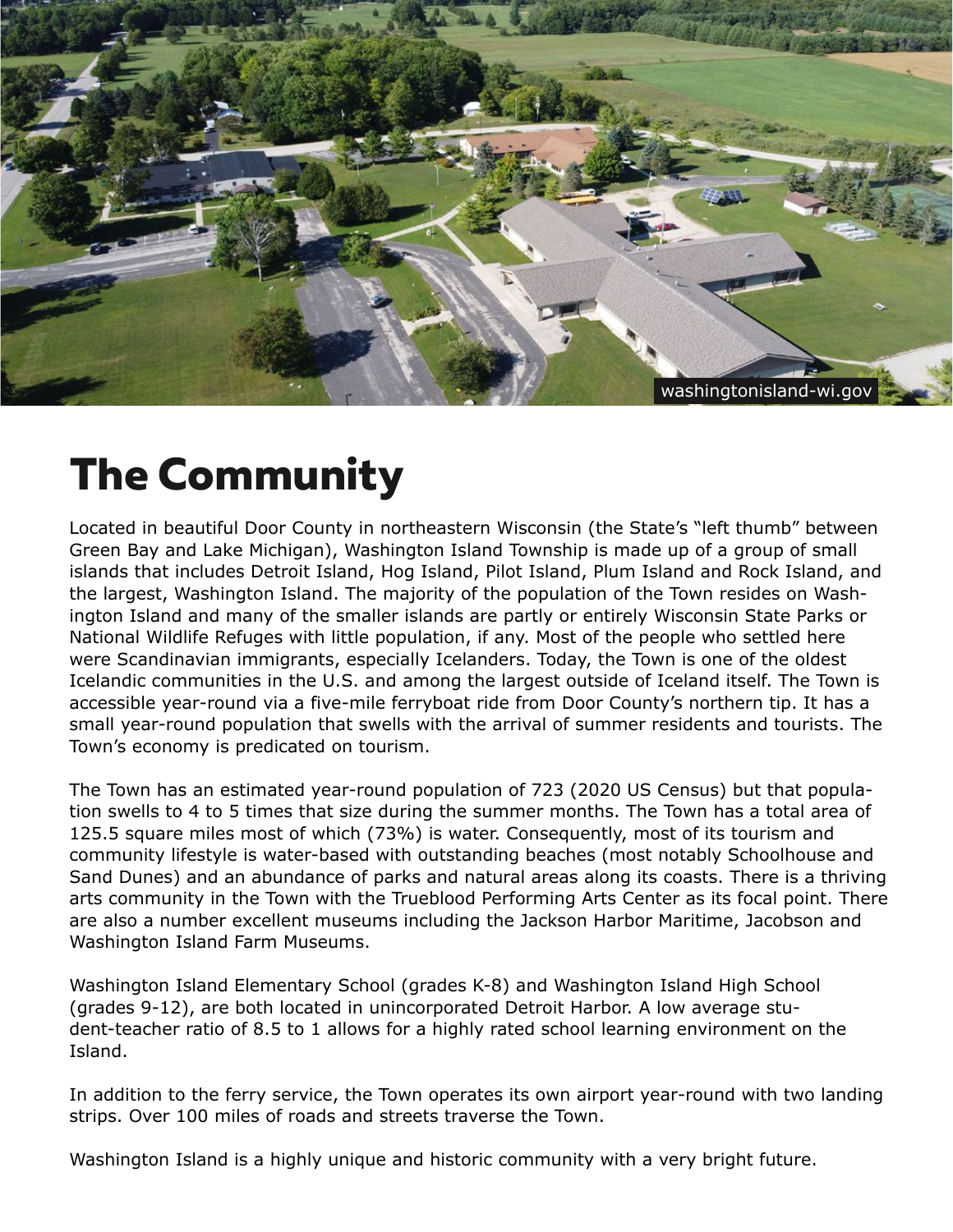## **The Position**

The Town Administrator is the Town's Chief Administrative Officer and is responsible for the implementation of the Town Board's policies and priorities. The Town government is led by a Town Chairman and four Town Supervisors elected on a non-partisan basis. This is a new position that was approved and budgeted for in the Town's 2022 Budget.

The Town Administrator will oversee a \$2.4M total annual budget, 30+employees (including part-time and seasonal) and 43 volunteer firefighters and EMS members. In the spirit of representative town government, services provided include public works (including the airport, cemetery, landfill and recycling facility), EMS, fire, library, museums, parks and recreation (including beaches, boat launch, marina and rec center) police and utilities. Future challenges and opportunities for the new administrator include staff development and safety management; shared services development/implementation; capital improvement (infrastructure and facilities) plan development/implementation; organizational improvements and sound financial planning and management.

The Town Administrator is envisioned to support the work of the Town Board by coordinating its official business and providing leadership and direction to the organization. The Administrator should be actively involved in promoting the community and in economic development projects and is expected to promote and maintain the Village's strong business environment. The Administrator will oversee the management of department led projects and activities, serving as the de facto Human Resources Director, and should be visible in the community representing the Town government.